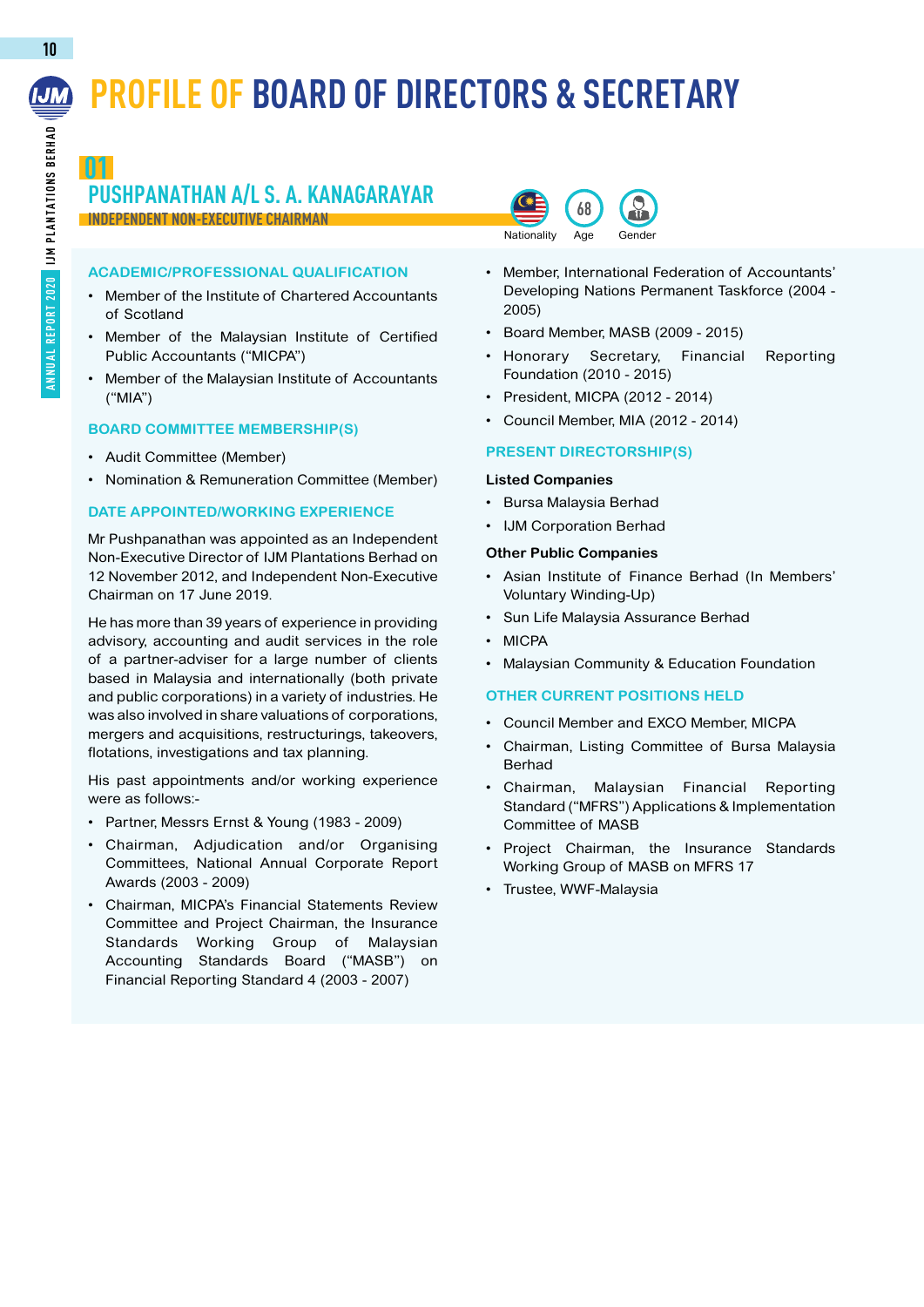### **ACADEMIC/PROFESSIONAL QUALIFICATION**

- • Bachelor of Science (1st Class Honours), Universiti Kebangsaan Malaysia
- • Master of Philosophy (Plant Breeding), Cambridge University, England
- • ASEAN Senior Management Development Programme, Harvard Business School

### **Board Committee Membership(s)**

• Securities & Options Committee (Member)

### **DATE APPOINTED/WORKING EXPERIENCE**

Mr Joseph Tek was appointed the Chief Executive Officer & Managing Director of IJM Plantations Berhad ("IJMP") on 23 May 2010.

He joined IJMP in September 2004 to head the research, training and development activities of the Group, and was appointed an Alternate Director on 22 May 2008 and Executive Director on 19 October 2008 besides being the General Manager – Plantations (Sabah). He was then redesignated to the position of Chief Operating Officer & Executive Director on 18 May 2009.

His other past appointments and/or working experience were as follows:-

Plant Breeder (Ebor Research), Sime Darby Plantations Sdn Bhd (1991 - 1997)

### **54** Age Gender Nationality

- • R&D Manager, Sime Darby Plantations Sdn Bhd (1997 - 2000)
- Manager-Agritech Business, Sime Aerogreen Sdn Bhd and Sime Gardentech Sdn Bhd (2000 - 2001)
- Head of R&D, Malaysian Palm Oil Association ("MPOA") (2001 - 2004)
- Vice-Chairman, MPOA Environment Working Committee (2004 - 2005)
- Member, Criteria Working Group for the Roundtable on Sustainable Palm Oil (RSPO) (2005 - 2006)
- Council Member, Malaysian Oil Scientists' and Technologists' Association (MOSTA) (2006 - 2007)
- Member, Programme Advisory Committee (PAC) of the Malaysian Palm Oil Board ("MPOB") (2011 - 2013)
- President, Malaysian Estate Owners' Association ("MEOA") (2015 - 2018)

### **Present Directorship(s)**

**Listed Companies** • Nil **Other Public Companies** • Nil

### **Other Current PositionS Held**

- • Board Member, MPOB
- Council Member, MEOA

**58**

Age

**Nationality** 

Member of Board of Governors, Montfort Youth Training Centre (MYTC), Sabah

## **03 PURUSHOTHAMAN A/L KUMARAN**

### **CHIEF FINANCIAL OFFICER & EXECUTIVE DIRECTOR**

**CHIEF EXECUTIVE OFFICER (INDONESIA)**

### **ACADEMIC/PROFESSIONAL QUALIFICATION**

- • Bachelor of Accounting (Honours), University of Malaya
- Master of Business Administration, Anglia Polytechnic University, Cambridge, England
- Member of the Malaysian Institute of Accountants

### **Board Committee Membership(s)**

• Nil

### **DATE APPOINTED/WORKING EXPERIENCE**

Mr Puru Kumaran was appointed the Chief Financial Officer & Executive Director of IJM Plantations Berhad ("IJMP") on 23 May 2010. He was also appointed the Chief Executive Officer for the Group's Indonesian operations on 1 January 2016.

His past appointments in IJMP were as follows:-

**Gender** 

- Financial Controller (1 January 2004 31 December 2006)
- • General Manager Corporate Affairs & Finance (1 January 2007 - 22 May 2010)

Prior to joining IJMP, he was with Unilever Group for over 14 years, serving various finance and commercial positions in Malaysia, England and Indonesia. His last post was as Commercial Director of its plantation operations in Malaysia.

### **Present Directorship(s)**

**Listed Companies** • Nil **Other Public Companies** • Nil

### **Other Current PositionS Held**

Member, Malaysian Financial Reporting Standard Applications & Implementation Committee of Malaysian Accounting Standards Board.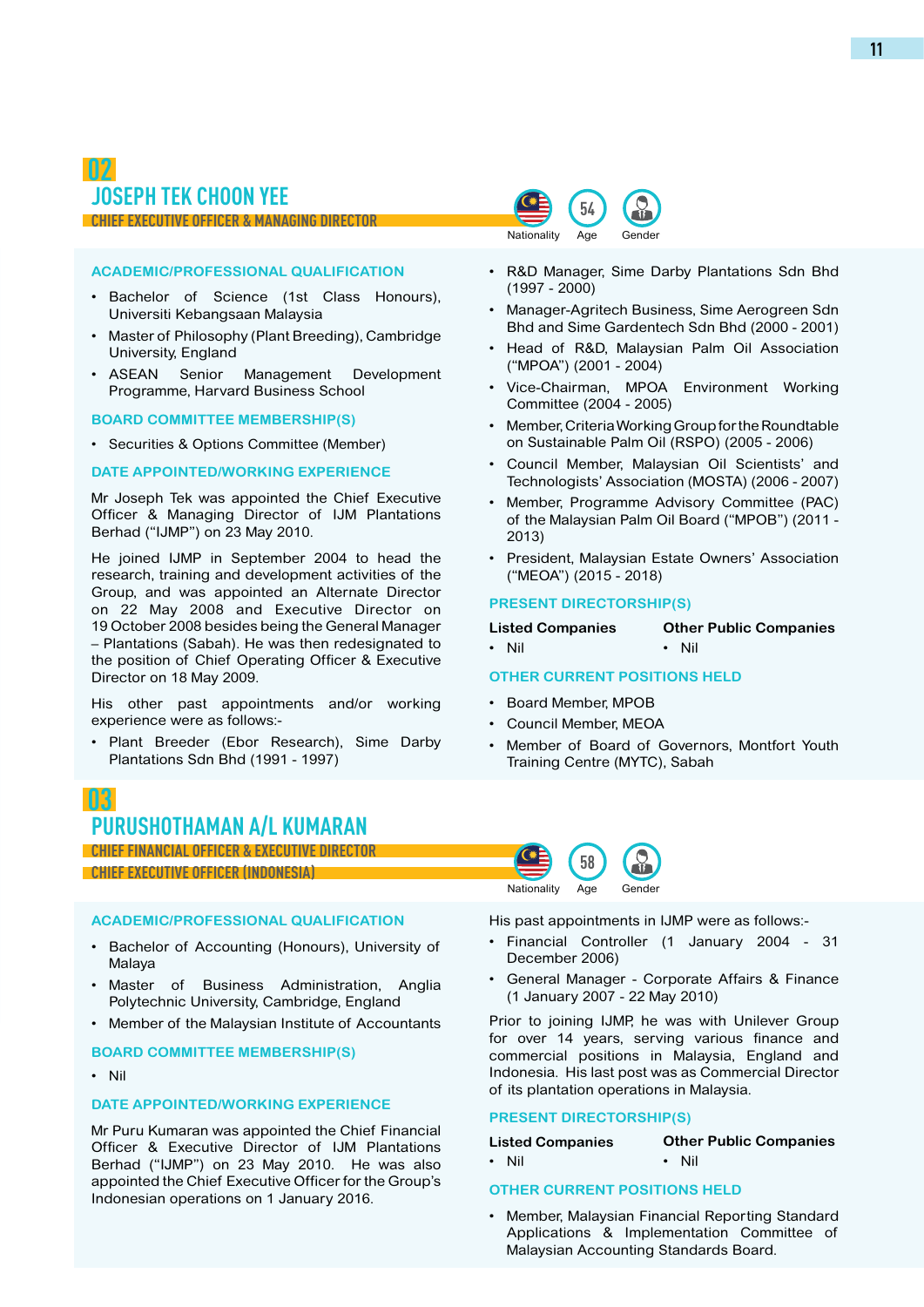# **PROFILE OF BOARD OF DIRECTORS & SECRETARY**

**04 FATIMAH BINTI MERICAN**

# **SENIOR INDEPENDENT NON-EXECUTIVE DIRECTOR**

### **ACADEMIC/PROFESSIONAL QUALIFICATION**

Higher National Diploma in Computer Studies, University of Westminster (formerly known as Polytechnic of Central London)

### **Board Committee Membership(s)**

- • Audit Committee (Member)
- • Nomination & Remuneration Committee (Chairman)

### **DATE APPOINTED/WORKING EXPERIENCE**

Puan Fatimah was appointed as an Independent Non-Executive Director of IJM Plantations Berhad on 1 November 2017, and subsequently re-designated as Senior Independent Non-Executive Director on 1 September 2019.

She started her career as an analyst in Esso Malaysia Berhad ("Esso") (a company formerly listed on the Bursa Malaysia Securities Berhad) since 1977, and thereafter worked for ExxonMobil group of companies ("ExxonMobil Group") (after the merger between Exxon and Mobil) in managing global teams to support all of ExxonMobil's downstream and chemical IT applications. From 2008 to 2014, she was responsible for finance related activities of ExxonMobil's subsidiaries in Malaysia. She has vast experience in management and information technology, having worked locally, regionally and globally.

Age **Gender Nationality** 

Her other past appointments and/or working experience were as follows:-

- Executive Director, Esso (December 2008 March 2012)
- Vice President and Director, ExxonMobil Exploration and Production Malaysia Inc. (December 2008 - March 2014)
- Chairperson, Human Capital Council, Malaysian International Chamber of Commerce and Industry (2012 - 2014)
- Member, Panel of Women Entrepreneurs, SME Corp (2014 - 2015)
- Member, Merdeka Award Education and Community Category Nomination Committee (2014 - 2017)

Puan Fatimah is also a Certified NLP Coach from The American Board of Neuro-Linguistic Programming, a mentor of the Women in Leadership Malaysia programme which is run jointly with TalentCorp Malaysia and the Institute of Chartered Accountants, England and Wales (ICAEW), and the Group Coach of the Women in Leadership Malaysia.

### **Present Directorship(s)**

### **Listed Companies**

- Paramount Corporation Berhad
- **United Overseas Bank** (Malaysia) Berhad

**Other Public Companies**

### **OTHER CURRENT POSITIONS HELD**

• Nil



### **Independent Non-Executive Director**

### **ACADEMIC/PROFESSIONAL QUALIFICATION**

- Chartered Accountant of the Malaysian Institute of Accountants ("MIA")
- Fellow Member of the Association of Chartered Certified Accountants, United Kingdom
- Associate Member of the Institute of Chartered Secretaries and Administrators, United Kingdom
- Member of the Malaysian Institute of Management
- • Member of The Institute of Marketing Malaysia

### **Board Committee Membership(s)**

• Audit Committee (Chairman)

### **DATE APPOINTED/WORKING EXPERIENCE**

Mr Boey was appointed as an Independent Non-Executive Director of IJM Plantations Berhad on 17 June 2019.

He is the Managing Director of Terus Mesra Sdn Bhd, a leadership and governance training company. He has over 23 years of broad senior management experience in financial management, internal audit,



corporate affairs and regional business development with some listed groups with listings in Malaysia, United Kingdom, Singapore, Australia and New Zealand.

Mr Boey is an accredited Human Resources Development Fund (HRDF) trainer and an active speaker for professional bodies such as Malaysian Institute of Accountants, Malaysian Institute of Chartered Secretaries & Administrators, Malaysian Investor Relations Association Berhad, Malaysian Institute of Corporate Governance, Institute of Internal Auditors Malaysia, and Minority Shareholder Watch Group.

### **Present Directorship(s)**

#### **Listed Companies Other Public Companies**

- Censof Holdings Berhad Nil
- **Gadang Holdings Berhad**
- **Ho Hup Construction**

Company Berhad

### **Other Current PositionS Held**

• Nil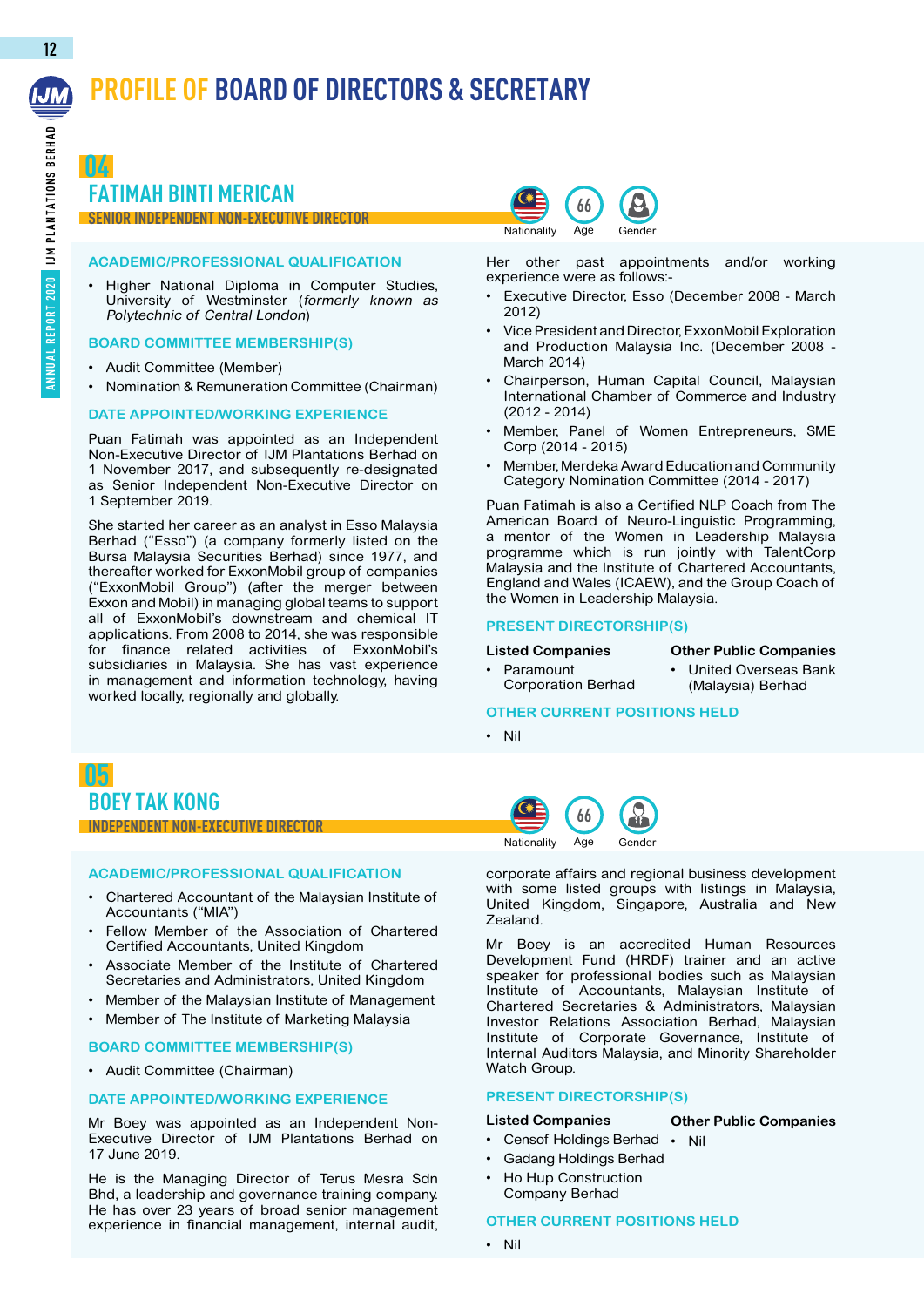## **06 DATUK DR. CHOO YUEN MAY**

**PJN, DSPN, KMN**

### **Independent Non-Executive Director**

### **ACADEMIC/PROFESSIONAL QUALIFICATION**

- • Bachelor of Science, University of Waikato, New Zealand
- Master of Science, University of Waikato, New Zealand
- • Doctor of Philosophy in Chemistry, University of Malaya
- • Executive Master of Business Administration, Asian Institute of Management, Philippines
- • Honorary Doctorate of Science, University of South Wales, United Kingdom
- Fellow of Academy of Sciences Malaysia (FASc), Fellow of ASEAN Academy of Engineering and Technology (FAAET), Fellow of Malaysian Institute of Chemistry (FMIC), Fellow of Malaysian Oil Scientists' & Technologists' Association (FMOSTA), Fellow of Malaysian Scientific Association (FMSA) and Fellow of Incorporated Society of Planters (FISP).

### **Board Committee Membership(s)**

- • Audit Committee (Member)
- • Securities & Options Committee (Chairman)

### **DATE APPOINTED/WORKING EXPERIENCE**

Datuk Dr. Choo was appointed as an Independent Non-Executive Director of IJM Plantations Berhad on 1 November 2016.

She was the Director-General of Malaysian Palm Oil Board ("MPOB") prior to her appointment as Director of IJMP. She started her career as a lecturer at University Sains Malaysia for 2.5 years before joining the Palm Oil Research Institute of Malaysia ("PORIM") as a Research Officer in 1982 and the Leader for Processing Research Group of PORIM from 1993 to 2000.

Her other major past appointments and/or working experience were as follows:-

- Head of Unit of Milling & Processing, MPOB (2000 - 2004)
- Director, Engineering and Processing Research Division, MPOB (2004 - 2006)
- • Deputy Director-General (Research & Development), MPOB (2006 - 2010)
- • Board member, MPOB (2010 2016)
- Chairman, Institute of Malaysian Plantation and Commodities (IMPAC) (2010 - 2016)

• Chairman, Palm Oil Research and Technical Service Institute of MPOB (PORTSIM) Board (2010 - 2016)

**64** Nationality Age Gender

- Founding member, Board of Trustees, Malaysian Palm Oil Certification Council (MPOCC) (2015 - 2016)
- • Member, Council for Palm Oil Producing Countries (CPOPC) (2015 - 2016)
- • Trustee, Malaysian Palm Oil Council (2010 2016)
- Director, Felda Global Ventures Plantations Sdn Bhd (2012 - 2013)
- Past President, International Society for Fats Research (ISF) (2015 - 2016)

Her vision and passion for science is reflected by the fact that she is an inventor of 71 patents and has authored and co-authored more than 950 scholarly articles. Several of the patents have been successfully commercialised, the most significant being the carotene-riched red palm oil, tocotrienol and carotene concentrates, and biodiesel technologies.

She has been honored with more than 100 international and national scientific and invention awards. Among them are the prestigious The Knight of the International Order or Merit of Inventors awarded by the International Federation of Inventors Association (IFIA) in 2009, the Most Outstanding Malaysian Women Award in conjunction with the International Women's Day Celebration 2011, the WIPO (World Intellectual Property Organization) Gold Medal for the Best Women Inventor in 1994 and 2003, and the Merdeka Award in 2014.

### **Present Directorship(s)**

| <b>Listed Companies</b> | <b>Other Public Companies</b> |
|-------------------------|-------------------------------|
| • Nil                   | • Nil                         |

### **Other Current PositionS Held**

- Vice President, Malaysian Invention & Design Society (MINDS)
- Council Member, Malaysian Estate Owners' Association (MEOA)
- • Council Member, Malaysian Oil Scientists' and Technologists' Association (MOSTA)
- Member, Malaysian Women's Institute of Management and American Oil Chemists' Society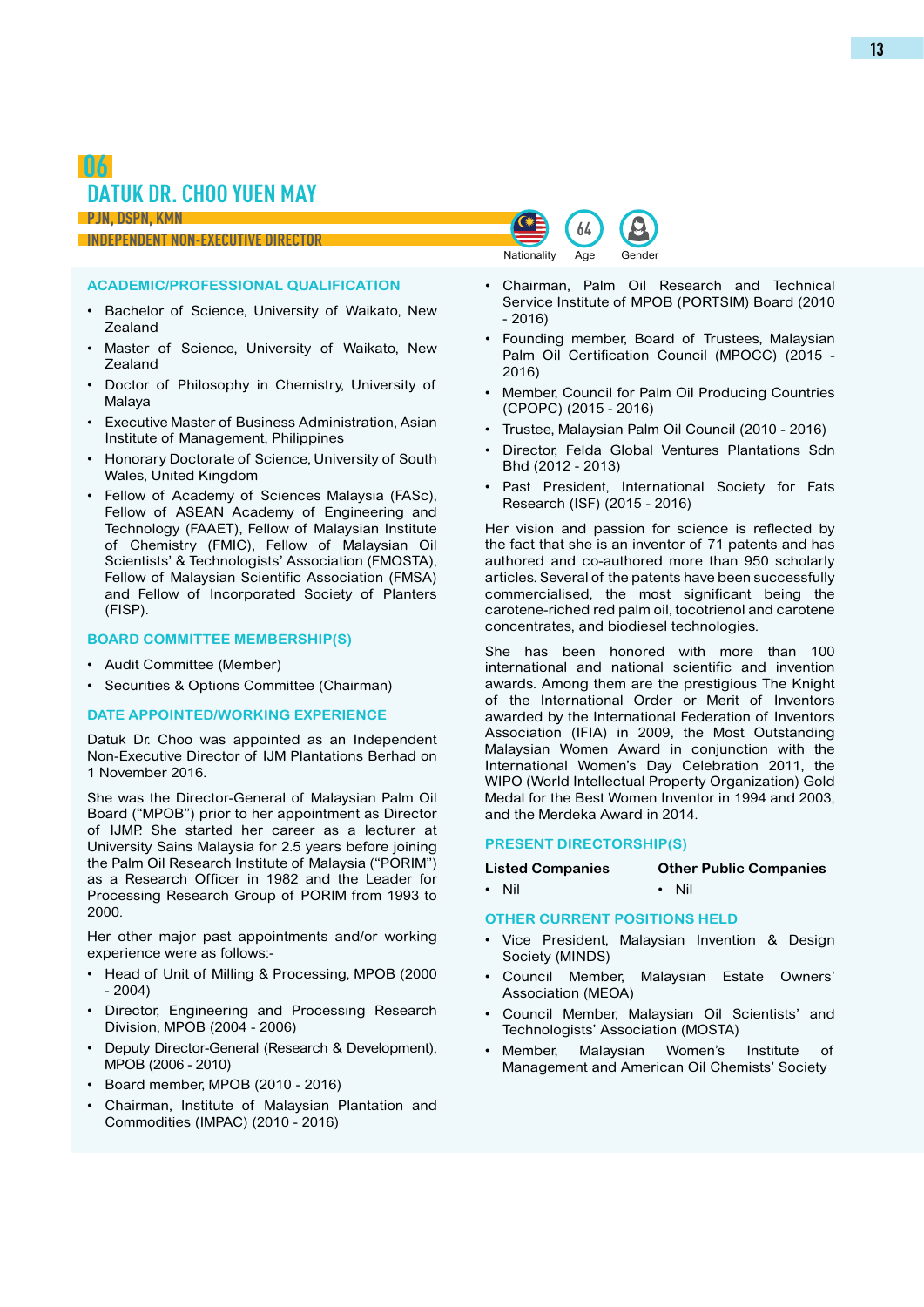# **PROFILE OF BOARD OF DIRECTORS & SECRETARY**

**14**

**07**

# **TAN SRI DATO' TAN BOON SENG @ KRISHNAN**

### **PSM, DSPN, SMS Non-Executive Director**

### **ACADEMIC/PROFESSIONAL QUALIFICATION**

- Bachelor of Economics (Honours), University of Malaya
- Master of Business Administration, Golden Gate University, San Francisco, USA
- Member of the Malaysian Institute of Certified Public Accountants

### **Board Committee Membership(s)**

• Nil

### **DATE APPOINTED/WORKING EXPERIENCE**

Tan Sri Krishnan was appointed a Non-Executive Director of IJM Plantations Berhad on 7 December 1993.

He was with Kumpulan Perangsang Selangor Berhad for seven (7) years (last position was Group Financial Controller) before he joined IJM Corporation Berhad ("IJM") as Financial Controller in 1983. He also held the following positions in IJM prior to his appointment as Deputy Non-Executive Chairman of IJM on 1 January 2014:-

- Executive Deputy Chairman (1 January 2011 -31 December 2013)
- Chief Executive Officer & Managing Director (26 February 2004 - 31 December 2010)
- Group Managing Director (1 January 1997 -25 February 2004)

## **08 LIEW HAU SENG Non-Executive Director <sup>54</sup>**

### **ACADEMIC/PROFESSIONAL QUALIFICATION**

- Bachelor of Engineering (1st Class Honours) in Civil Engineering, Universiti Teknologi Malaysia
- • Master in Business Administration, HELP University

### **Board Committee Membership(s)**

- • Nomination & Remuneration Committee (Member)
- Securities & Options Committee (Member)

### **DATE APPOINTED/WORKING EXPERIENCE**

Mr Liew was appointed a Non-Executive Director of IJM Plantations Berhad on 1 September 2019. He is currently the Chief Executive Officer and Managing Director of IJM Corporation Berhad.

His other past appointments and/or working experience were as follows:-

- Engineer, GR Concrete Sdn Bhd (1989 1995)
- Senior Engineer, IJM Construction Sdn Bhd("IJMC") (1995 - 2002)



- • Deputy Group Managing Director (1 November 1993 - 31 December 1996)
- • Director (10 April 1990 30 October 1993)
- Alternate Director (12 June 1984 9 April 1990)

His other past appointments were as follows:-

- Co-Chairman, Malaysia India CEO Forum (2011 -2019)
- President, Malaysia-India Business Council ("MIBC") (2008 - 2015)
- Chairman, IJM Land Berhad (2007 2015)

### **Present Directorship(s)**

**Listed Companies Other Public Companies**

- IJM Corporation Berhad **Grupo** Concesionario del Oeste S.A., Argentina
- **HSBC Bank Malaysia** Berhad (Independent
- Non-Executive Chairman)
- Berhad
	- **Malaysia Airlines Berhad**
	- Malaysian Community & Education Foundation

### **Other Current PositionS Held**

- Founder President, MIBC
- Management Committee Member, Olympic Council Trust
- President, Klang High School Old Boys Association



- • Senior Project Manager, IJMC (2003 2005)
- Project Director, IJMC (2006 2009)
- Operations Director, IJMC (2010 2011)
- Executive Director, IJMC (2012 2015)
- Managing Director, IJMC (2015 2019)

### **Present Directorship(s)**

### **Listed Companies**

- **Other Public Companies IJM Land Berhad**
- **IJM Corporation** Berhad
- Road Builder (M) Holdings Bhd
- **ERMS Berhad**

### **Other Current PositionS Held**

- • Deputy President, Master Builders Association Malaysia
- Member, Governing Council of the Malaysia-India Business Council

**Malaysia Aviation Group**